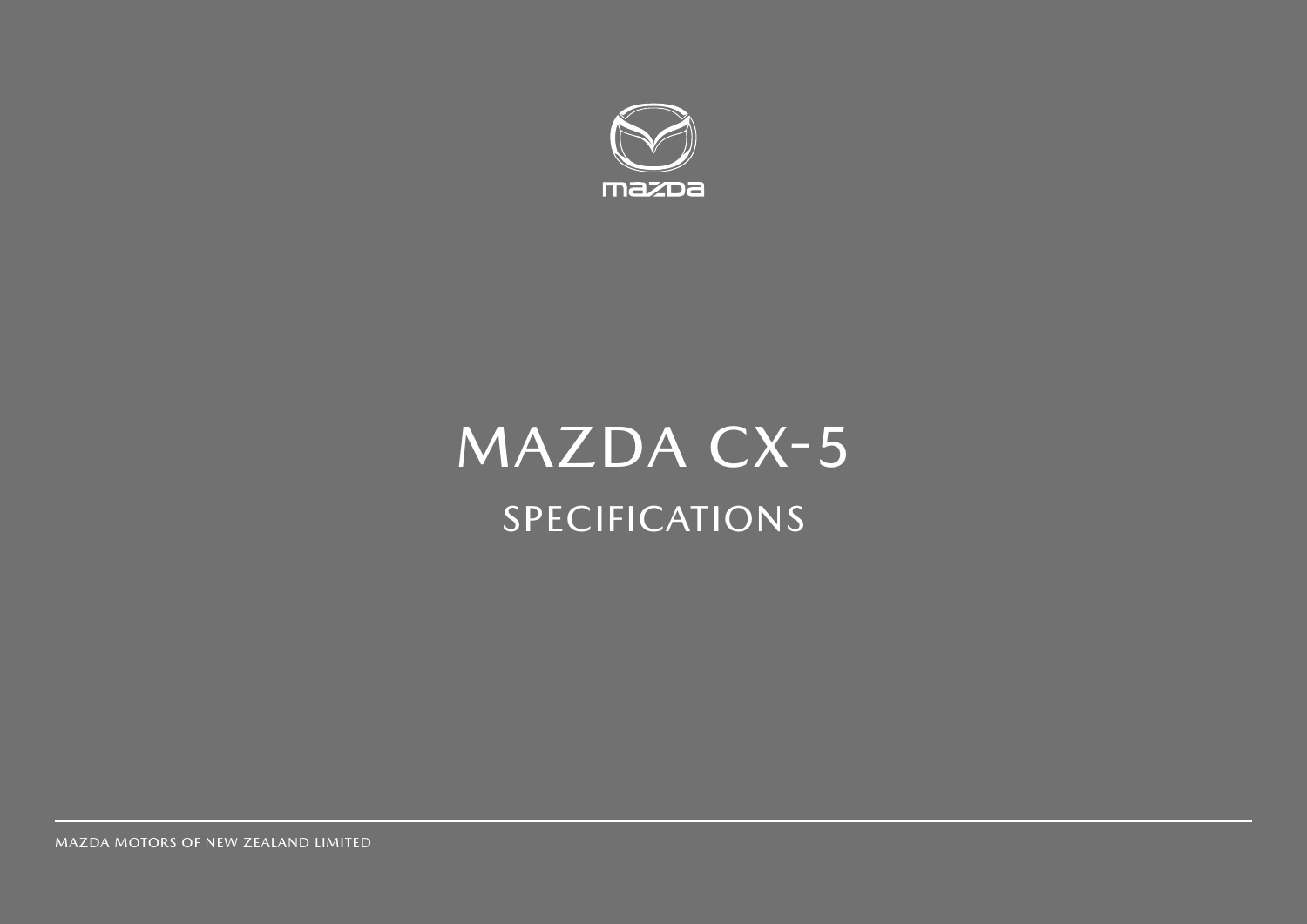**GRADE OVERVIEW**







**GSX** SKYACTIV-G 2.0 Front-Wheel Drive SKYACTIV-G 2.5 All-Wheel Drive



**Activ** SKYACTIV-G 2.5 All-Wheel Drive



**Limited** SKYACTIV-G 2.5 All-Wheel Drive



**SP25T** SKYACTIV-G 2.5 T All-Wheel Drive



**Takami** SKYACTIV-G 2.5 T All-Wheel Drive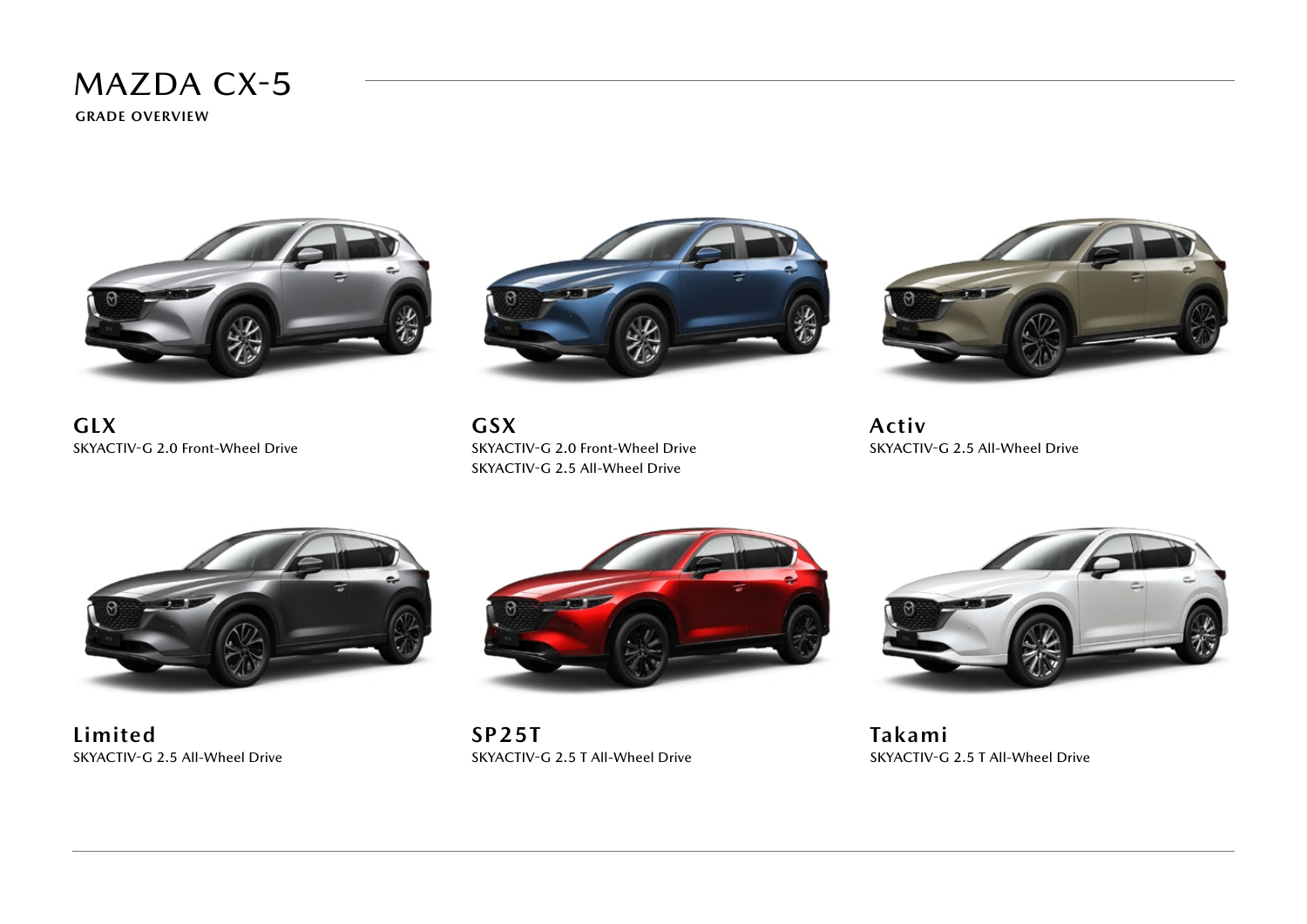**EXTERIOR AND INTERIOR COLOURS**







Soul Red Crystal Metallic (46V) Machine Grey Metallic (46G) Snowflake White Pearl Mica (25D) Jet Black Mica (41W)









Deep Crystal Blue Mica (42M) Sonic Silver Metallic (45P) Polymetal Grey Metallic (47C) Zircon Sand Metallic (48T)





Eternal Blue Mica (45B)



Cloth, Black GLX



Leatherette / Suede, Black GSX



Leatherette / Suede, Black with green accents Activ



Leather, Black with contrast stitching Limited



Leather, White with contrast stitching Limited (Opt.)



Leather, Black with red contrast stitching SP25T



Nappa Leather, Aged Merlot Takami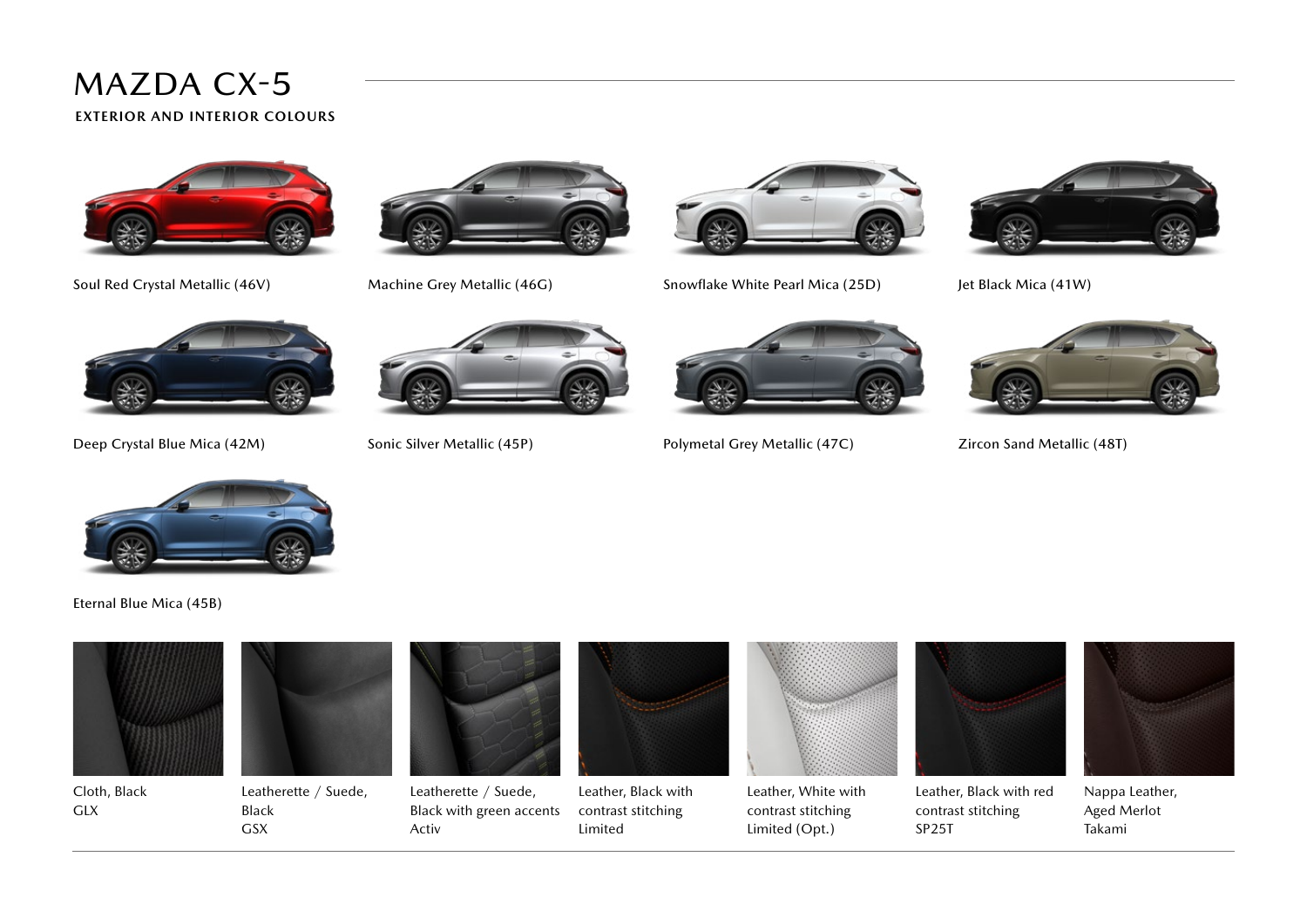#### **SPECIFICATIONS**

| <b>MODEL</b>                      |                                                                            | <b>MAZDA CX-5</b> |                |                                |                  |  |
|-----------------------------------|----------------------------------------------------------------------------|-------------------|----------------|--------------------------------|------------------|--|
| Drivetrain                        |                                                                            |                   | <b>FWD</b>     | i-Activ AWD                    |                  |  |
| Engine                            |                                                                            |                   | SKYACTIV-G 2.0 | SKYACTIV-G 2.5                 | SKYACTIV-G 2.5 T |  |
| <b>DIMENSIONS &amp; WEIGHTS</b>   |                                                                            |                   |                |                                |                  |  |
| Overall length                    |                                                                            | mm                | 4,575          | 4,575                          | 4,575            |  |
| Overall width (excluding mirrors) |                                                                            | mm                | 1,845          | 1,845                          | 1,845            |  |
| Overall height                    |                                                                            | mm                | 1,675          | $1,675$ <sup>*</sup> / $1,680$ | 1,680            |  |
| Wheelbase                         |                                                                            | mm                | 2,700          | 2,700                          | 2,700            |  |
| Track                             | Front / Rear                                                               | mm                | 1,595 / 1,595  | 1,595 / 1,595                  | 1,595 / 1,595    |  |
| Ground clearance                  | Laden / Unladen                                                            | mm                | 185/193        | $185^* / 193^*$<br>193 / 200   | 193 / 200        |  |
| Turning circle                    | Kerb to kerb                                                               | m                 | 11.0           | 11.0                           | 11.0             |  |
| Luggage capacity (VDA)            | Floor board: upper/lower position<br>All seats upright, up to window line  |                   | 401 / 438      | 401 / 438                      | 401 / 438        |  |
|                                   | Floor board: upper/lower position<br>2nd-row seats folded down, up to roof |                   | 1,303 / 1,340  | 1,303 / 1,340                  | 1,303 / 1,340    |  |
| Gross vehicle mass (GVM)          |                                                                            | kg                | 2,025          | 2,140                          | 2,175            |  |
| Kerb weight - total               |                                                                            | kg                | 1,576          | $1,659 - 1,693$ **             | 1,730            |  |
| Towing capacity                   | Unbraked / Braked                                                          | kg                | 750 / 1,800    | 750 / 1,800                    | 750 / 2,000      |  |
| Tow-ball download maximum         |                                                                            | kg                | 80             | 80                             | 80               |  |

\*With 17-inch wheels \*\*Subject to model grade

**DIMENSIONS** Unit: mm







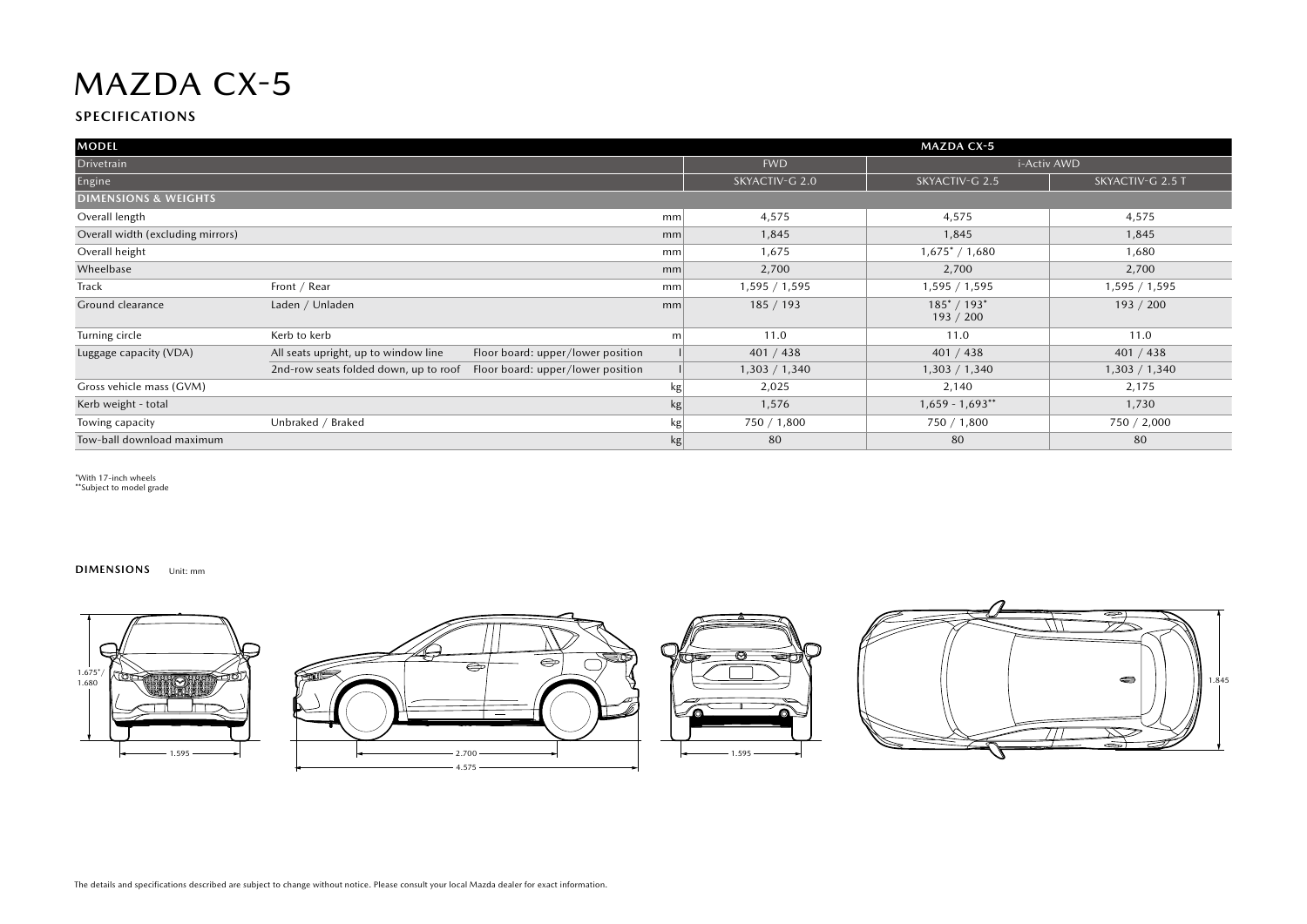#### **SPECIFICATIONS**

| <b>MODEL</b>                        | <b>MAZDA CX-5</b> |                                              |                                              |                                                    |  |  |  |
|-------------------------------------|-------------------|----------------------------------------------|----------------------------------------------|----------------------------------------------------|--|--|--|
| Drivetrain                          |                   | <b>FWD</b>                                   |                                              | i-Activ AWD                                        |  |  |  |
| Fuel                                |                   | Petrol                                       |                                              | Petrol                                             |  |  |  |
| <b>ENGINE</b>                       |                   | <b>SKYACTIV-G 2.0</b>                        | SKYACTIV-G 2.5                               | SKYACTIV-G 2.5 T                                   |  |  |  |
| Type                                |                   | In-line 4 cylinder 16-valve DOHC S-VT petrol | In-line 4 cylinder 16-valve DOHC S-VT petrol | In-line 4 cylinder 16-valve DOHC S-VT petrol turbo |  |  |  |
| Displacement                        | cc                | 1,998                                        | 2,488                                        | 2,488                                              |  |  |  |
| Bore x stroke                       | mm                | 83.5 x 91.2                                  | 89.0 x 100.0                                 | 89.0 x 100.0                                       |  |  |  |
| Compression ratio                   |                   | 13.0:1                                       | 13.0:1                                       | 10.5:1                                             |  |  |  |
| Maximum power                       | kW/rpm            | 115/6,000                                    | 140/6,000                                    | 170/5,000                                          |  |  |  |
| Maximum torque                      | $Nm$ /rpm         | 200/4,000                                    | 252/4,000                                    | 420/2,000                                          |  |  |  |
| Recommended fuel type               |                   | Unleaded 91RON or greater (up to E10)        | Unleaded 91RON or greater (up to E10)        | Unleaded 91RON or greater (up to E10)              |  |  |  |
| Fuel tank capacity                  |                   | 56                                           | 58                                           | 58                                                 |  |  |  |
| Fuel consumption (I/100km)*         | Combined NEDC     | 6.9(7.7)                                     | 7.4(8.2)                                     | 8.2(9.1)                                           |  |  |  |
| $CO2$ emissions (g/km) <sup>*</sup> | (3P-WLTP)         | 161 (179)                                    | 172 (191)                                    | 191 (213)                                          |  |  |  |
| <b>TRANSMISSION</b>                 |                   | <b>SKYACTIV-DRIVE</b>                        | <b>SKYACTIV-DRIVE</b>                        | <b>SKYACTIV-DRIVE</b>                              |  |  |  |
| Type                                |                   | 6-speed automatic                            | 6-speed automatic                            | 6-speed automatic                                  |  |  |  |
| Gear ratios                         | 1st               | 3.552                                        | 3.552                                        | 3.487                                              |  |  |  |
|                                     | 2nd               | 2.022                                        | 2.022                                        | 1.992                                              |  |  |  |
|                                     | 3rd               | 1.452                                        | 1.452                                        | 1.449                                              |  |  |  |
|                                     | 4th               | 1.000                                        | 1.000                                        | 1.000                                              |  |  |  |
|                                     | 5th               | 0.708                                        | 0.708                                        | 0.707                                              |  |  |  |
|                                     | 6th               | 0.599                                        | 0.599                                        | 0.600                                              |  |  |  |
|                                     | Reverse           | 3.893                                        | 3.893                                        | 3.990                                              |  |  |  |
| Final gear ratio                    |                   | 4.624                                        | 4.624                                        | 4.411                                              |  |  |  |
| <b>STEERING</b>                     |                   |                                              |                                              |                                                    |  |  |  |
| Type                                |                   | Rack and pinion                              | Rack and pinion                              | Rack and pinion                                    |  |  |  |
| Power steering type                 |                   | <b>Electric Power-Assisted Steering</b>      | <b>Electric Power-Assisted Steering</b>      | <b>Electric Power-Assisted Steering</b>            |  |  |  |
| <b>SUSPENSION</b>                   |                   |                                              |                                              |                                                    |  |  |  |
| Type                                | Front             | MacPherson strut                             | MacPherson strut                             | MacPherson strut                                   |  |  |  |
|                                     | Rear              | Multi-link                                   | Multi-link                                   | Multi-link                                         |  |  |  |
| <b>BRAKES</b>                       |                   |                                              |                                              |                                                    |  |  |  |
| Type                                | Front             | Ventilated discs                             | Ventilated discs                             | Ventilated discs                                   |  |  |  |
|                                     | Rear              | Solid discs                                  | Solid discs                                  | Solid discs                                        |  |  |  |
| Diameter                            | Front<br>mm       | 297                                          | 297                                          | 297                                                |  |  |  |
|                                     | Rear<br>mm        | 303                                          | 303                                          | 303                                                |  |  |  |
| <b>TYRES &amp; WHEELS</b>           |                   |                                              |                                              |                                                    |  |  |  |
| Tyre size                           |                   | 225/65R17                                    | 225/65R17 or 225/55R19**                     | 225/55R19                                          |  |  |  |
| Wheel size                          |                   | $17 \times 7.0$                              | 17 x 7.0 or 19 x 7.0 <sup>**</sup>           | $19 \times 7.0$                                    |  |  |  |
| Spare wheel                         |                   | Steel (temporary)                            | Steel (temporary)                            | Steel (temporary)                                  |  |  |  |

\*\*Subject to model grade.

\*Mazda Fuel Consumption and Emissions figures are based on ADR 81/02 test results under the NEDC test programme. This data is useful in comparing the fuel consumption of different vehicles, however it may not be the fuel c accessories fitted and how the vehicle is driven.

Please note that from December 2021 the NZTA has standardised the reporting of all Fuel Consumption and Emissions data based on 3-Phase WLTP, using a formula to convert NEDC to 3P-WLTP. This data will appear on websites su

The details and specifications described are subject to change without notice. Please consult your local Mazda dealer for exact information.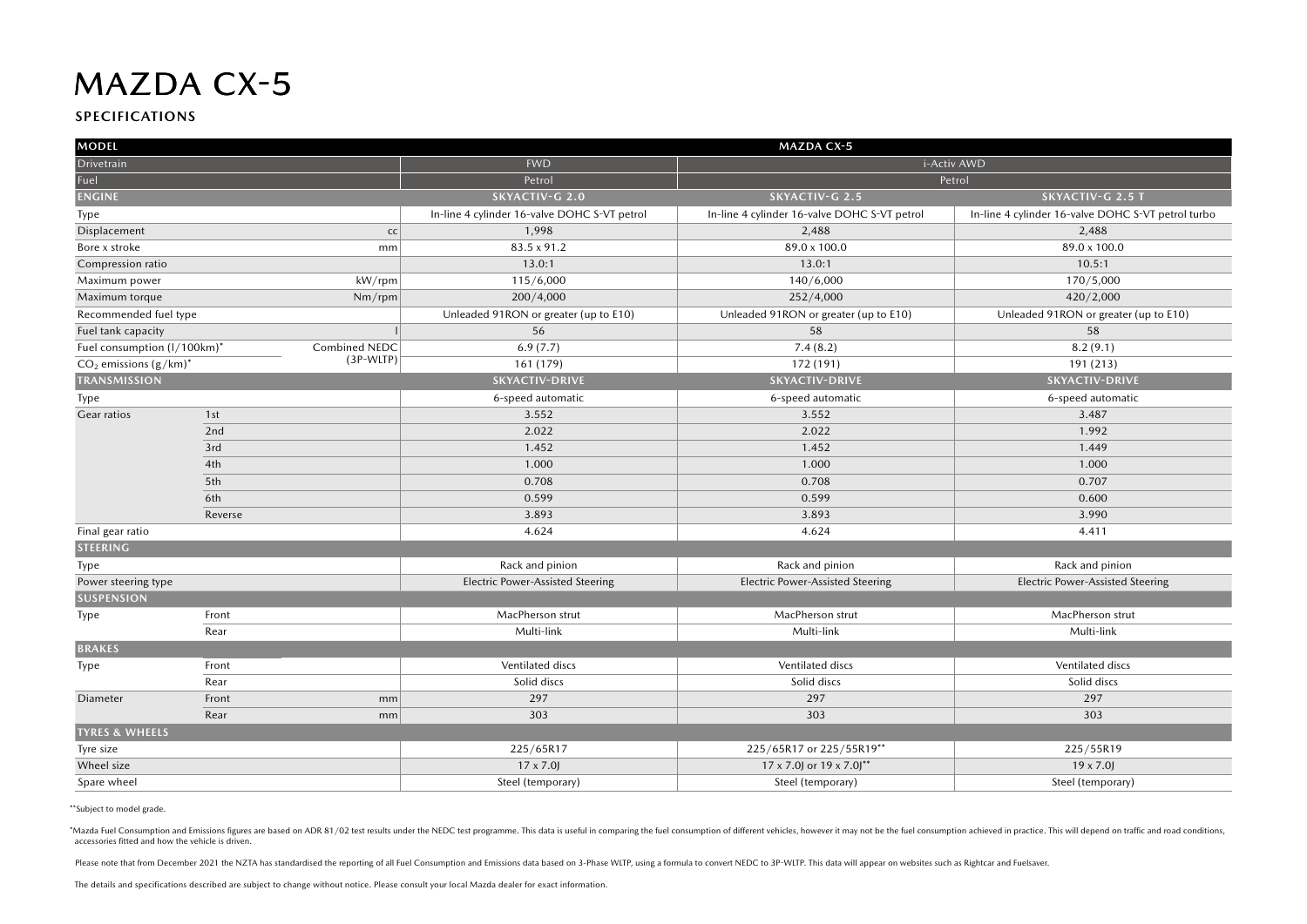#### **EQUIPMENT**

O: Standard ∆: Optional —: Not available

| <b>MODEL</b><br><b>MAZDA CX-5</b>  |                                                                                                                  |                          |                          |                          |                          |                          |                                 |                          |
|------------------------------------|------------------------------------------------------------------------------------------------------------------|--------------------------|--------------------------|--------------------------|--------------------------|--------------------------|---------------------------------|--------------------------|
| Drivetrain                         |                                                                                                                  | <b>FWD</b>               |                          | i-Activ AWD              |                          |                          |                                 |                          |
| Engine                             |                                                                                                                  | SKYACTIV-G 2.0           |                          | SKYACTIV-G 2.5           |                          |                          | SKYACTIV-G 2.5 T                |                          |
| Grade                              |                                                                                                                  | <b>GLX</b>               | <b>GSX</b>               | <b>GSX</b>               | Activ                    | Limited                  | <b>SP25T</b>                    | Takami                   |
| MECHANICAL                         |                                                                                                                  |                          |                          |                          |                          |                          |                                 |                          |
| Automatic transmission drive SPORT |                                                                                                                  | $\circ$                  | $\circ$                  | $\circ$                  | $\circ$                  | $\circ$                  | $\circ$                         | $\circ$                  |
| selector                           | OFF-ROAD                                                                                                         |                          | $\overline{\phantom{m}}$ | $\overline{\phantom{0}}$ | $\circ$                  | $\overline{\phantom{0}}$ | $\overline{\phantom{a}}$        | $\circ$                  |
| <b>EXTERIOR</b>                    |                                                                                                                  |                          |                          |                          |                          |                          |                                 |                          |
| Tyres and wheels                   | 225/65R17 with 17 x 7.0J alloy wheels (Silver metallic)                                                          | O                        | $\circ$                  | $\circ$                  | $\equiv$                 | $\overline{\phantom{0}}$ | $\overline{\phantom{m}}$        | $\equiv$                 |
|                                    | 225/55R19 with 19 x 7.0J alloy wheels (Black / machined)                                                         | $\overline{\phantom{0}}$ | $\overline{\phantom{a}}$ | $\overline{\phantom{0}}$ | $\circ$                  | $\circ$                  | $\overline{\phantom{a}}$        |                          |
|                                    | 225/55R19 with 19 x 7.0J alloy wheels (Black metallic)                                                           | $\overline{\phantom{0}}$ | $\overline{\phantom{0}}$ | $\overline{\phantom{0}}$ | $\overline{\phantom{m}}$ | $\overline{\phantom{0}}$ | $\circ$                         | $\overline{\phantom{0}}$ |
|                                    | 225/55R19 with 19 x 7.0J alloy wheels (Bright finish)                                                            | $\overline{\phantom{0}}$ | $\overline{\phantom{m}}$ | $\overline{\phantom{0}}$ | $\qquad \qquad -$        | $\overline{\phantom{0}}$ | $\qquad \qquad -$               | $\circ$                  |
| Headlamps                          | LED with High Beam Control (HBC) and auto on/off                                                                 | $\circ$                  |                          | $\qquad \qquad -$        | $\equiv$                 | $\overline{\phantom{a}}$ | -                               |                          |
|                                    | LED with Adaptive Front-lighting System (AFS), High Beam Control (HBC) and<br>auto on/off                        | —                        | $\circ$                  | $\circ$                  | $\circ$                  | $\overline{\phantom{0}}$ | $\hspace{0.1mm}-\hspace{0.1mm}$ |                          |
|                                    | Adaptive LED (ALH) with auto on/off                                                                              |                          | $\overline{\phantom{a}}$ | $\overline{\phantom{m}}$ | $\qquad \qquad -$        | $\circ$                  | $\circ$                         | $\circ$                  |
|                                    | Daytime running lights                                                                                           |                          | LED                      | <b>LED</b>               | <b>LED</b>               | LED                      | LED                             | <b>LED</b>               |
| Parking Aids                       | Parking sensors, front and rear                                                                                  | $\overline{\phantom{0}}$ | $\circ$                  | $\circ$                  | $\circ$                  | $\circ$                  | $\circ$                         | $\Omega$                 |
|                                    | Reverse camera                                                                                                   | $\circ$                  | $\circ$                  | $\circ$                  | $\circ$                  | $\circ$                  | $\circ$                         | $\circ$                  |
|                                    | 360° View Monitor                                                                                                | $\overline{\phantom{0}}$ | $\overline{\phantom{a}}$ | $\overline{\phantom{0}}$ | $\overline{\phantom{0}}$ | $\overline{\phantom{a}}$ | $\overline{\phantom{0}}$        | $\circ$                  |
| Front grille                       | Black                                                                                                            | $\circ$                  | $\overline{\phantom{a}}$ | $\overline{\phantom{0}}$ | $\qquad \qquad -$        | $\overline{\phantom{0}}$ | $\qquad \qquad -$               |                          |
|                                    | Gloss black                                                                                                      | $\qquad \qquad -$        | $\circ$                  | $\circ$                  | $\qquad \qquad -$        | $\circ$                  | $\qquad \qquad -$               | $\circ$                  |
|                                    | Black, green accent                                                                                              |                          | $\overline{\phantom{a}}$ | $\qquad \qquad -$        | $\circ$                  |                          | $\overline{\phantom{0}}$        |                          |
|                                    | Gloss black, red accent and black chrome signature wing                                                          |                          |                          | $\overline{\phantom{0}}$ |                          | $\overline{\phantom{a}}$ | $\circ$                         |                          |
| <b>Bumpers and trim</b>            | Front & rear body coloured with black wheel arch and bumper moulding                                             | $\circ$                  | $\circ$                  | $\circ$                  | $\overline{\phantom{a}}$ | $\circ$                  | $\overline{\phantom{m}}$        |                          |
|                                    | Front & rear body coloured with black wheel arch and bumper moulding,<br>silver under guard and side skirt trims | $\overline{\phantom{0}}$ | $\overline{\phantom{a}}$ | $\overline{\phantom{0}}$ | $\circ$                  | $\overline{\phantom{0}}$ | $\qquad \qquad -$               |                          |
|                                    | Front & rear body coloured with piano black wheel arch and bumper moulding                                       | $\overline{\phantom{0}}$ | $\overline{\phantom{m}}$ | $\overline{\phantom{0}}$ | $\overline{\phantom{m}}$ | -                        | $\circ$                         | $\overline{\phantom{0}}$ |
|                                    | Front & rear body coloured with body colour wheel arch and bumper moulding                                       | -                        | $\overline{\phantom{m}}$ | $\overline{\phantom{0}}$ | $\equiv$                 | $\overline{\phantom{0}}$ | $\equiv$                        | $\Omega$                 |
| Privacy glass                      | Rear side and rear windows                                                                                       |                          | $\circ$                  | $\circ$                  | $\circ$                  | $\circ$                  | $\circ$                         | $\circ$                  |
| <b>Exterior mirrors</b>            | Body coloured, power adjustment, power folding                                                                   | $\circ$                  | $\overline{\phantom{a}}$ | $\overline{\phantom{0}}$ | $\overline{\phantom{m}}$ | $\overline{\phantom{a}}$ | $\overline{\phantom{a}}$        |                          |
|                                    | Body coloured, power adjustment, heated, auto folding                                                            | $\equiv$                 | $\circ$                  | $\circ$                  | $\sim$                   | $\circ$                  | $\equiv$                        | $\circ$                  |
|                                    | Gloss black, power adjustment, heated, auto folding                                                              | $\overline{\phantom{0}}$ | $\overline{\phantom{a}}$ | $\overline{\phantom{0}}$ | $\circ$                  | $\overline{\phantom{0}}$ | $\circ$                         |                          |
| Sunroof                            | Glass, power sliding and tilt                                                                                    | $\qquad \qquad -$        | $\overline{\phantom{a}}$ | $\qquad \qquad -$        | $\qquad \qquad -$        | $\circ$                  | $\circ$                         | $\circ$                  |
| Tailgate operation                 | Remote operated power tailgate (open/close)                                                                      | $\overline{\phantom{0}}$ | $\overline{\phantom{a}}$ | $\overline{\phantom{0}}$ | $\overline{\phantom{m}}$ | $\circ$                  | $\circ$                         | $\equiv$                 |
|                                    | Hands free power tailgate (open/close)                                                                           |                          |                          | $\overline{\phantom{0}}$ |                          |                          |                                 | $\Omega$                 |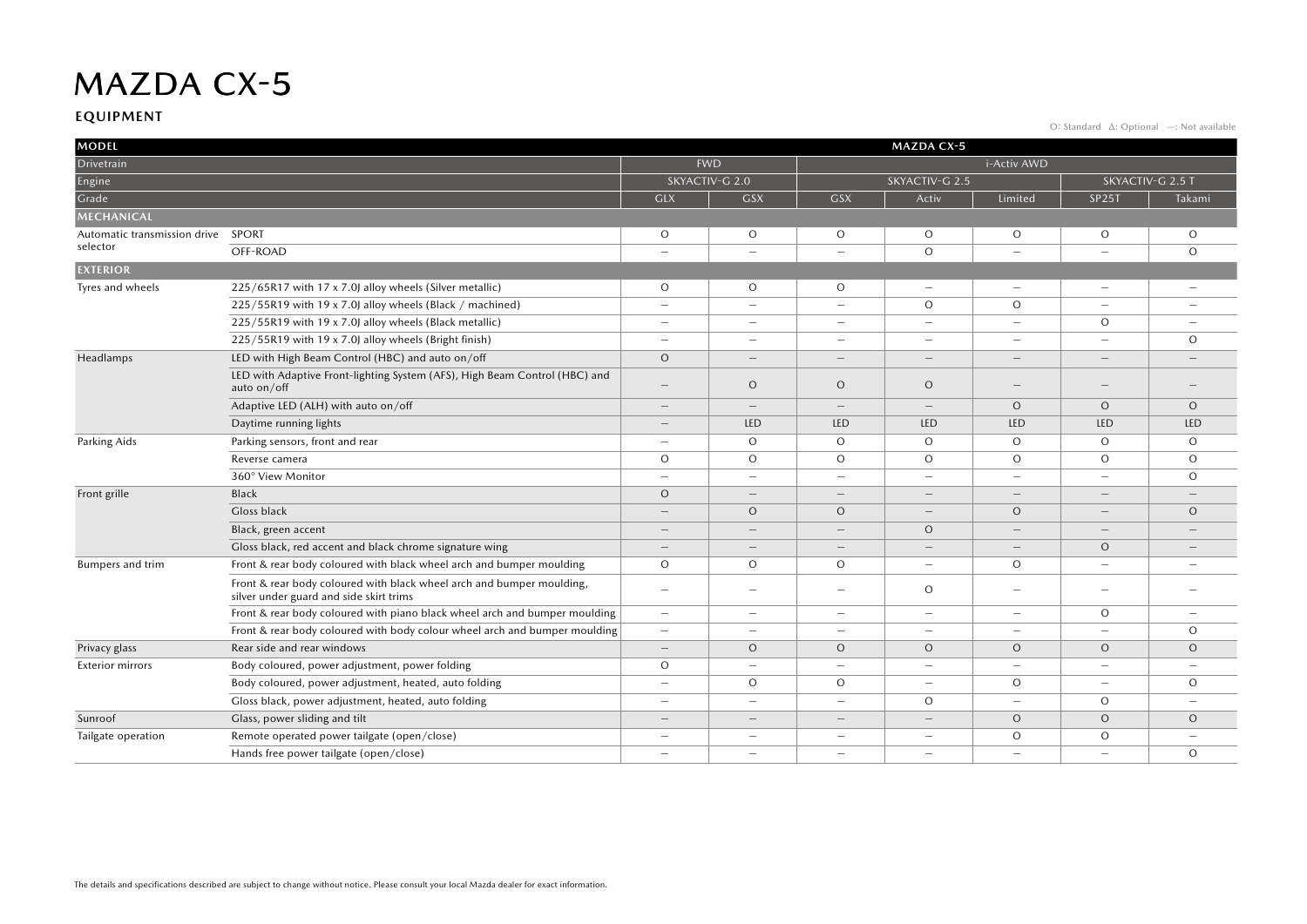#### **EQUIPMENT**

O: Standard ∆: Optional —: Not available

| <b>MODEL</b>                       |                                                              |                          | <b>MAZDA CX-5</b>        |                                                                                   |                          |                                      |                                                          |                                      |  |
|------------------------------------|--------------------------------------------------------------|--------------------------|--------------------------|-----------------------------------------------------------------------------------|--------------------------|--------------------------------------|----------------------------------------------------------|--------------------------------------|--|
| Drivetrain                         |                                                              |                          | <b>FWD</b>               |                                                                                   | i-Activ AWD              |                                      |                                                          |                                      |  |
| Engine                             |                                                              |                          | SKYACTIV-G 2.0           |                                                                                   | SKYACTIV-G 2.5           |                                      |                                                          | SKYACTIV-G 2.5 T                     |  |
| Grade                              |                                                              | <b>GLX</b>               | <b>GSX</b>               | <b>GSX</b>                                                                        | Activ                    | Limited                              | <b>SP25T</b>                                             | Takami                               |  |
| <b>INTERIOR</b>                    |                                                              |                          |                          |                                                                                   |                          |                                      |                                                          |                                      |  |
| Rear view mirror                   | Auto dimming                                                 | $\overline{\phantom{0}}$ | $\circ$                  | $\circ$                                                                           | $\circ$                  | $\circ$                              | $\circ$                                                  | Frameless                            |  |
| Infotainment                       | AM/FM radio with Radio Data System (RDS)                     | $\circ$                  | $\circ$                  | $\circ$                                                                           | $\circ$                  | $\circ$                              | $\circ$                                                  | $\circ$                              |  |
|                                    | Bluetooth <sup>®</sup> hands-free phone and audio capability | $\circ$                  | $\circ$                  | $\circ$                                                                           | $\circ$                  | $\circ$                              | $\circ$                                                  | $\circ$                              |  |
|                                    | Audio system                                                 | 6-speakers               | 6-speakers               | 6-speakers                                                                        | 6-speakers               |                                      | Bose®, 10 speakers Bose®, 10 speakers Bose®, 10 speakers |                                      |  |
|                                    | Infotainment screen                                          | 8-inch                   | 8-inch                   | 8-inch                                                                            | 10.25-inch               | 10.25-inch                           | 10.25-inch                                               | 10.25-inch                           |  |
|                                    | Satellite navigation                                         | Δ                        | $\circ$                  | $\circ$                                                                           | $\circ$                  | $\circ$                              | $\circ$                                                  | $\circ$                              |  |
|                                    | Apple CarPlay® & Android® Auto                               | $\circ$                  | $\circ$                  | $\circ$                                                                           | $\circ$                  | $\circ$                              | $\circ$                                                  | $\circ$                              |  |
| Multi-information meter<br>display | 7-inch TFT centre display                                    | -                        | $\overline{\phantom{a}}$ | $\overline{\phantom{0}}$                                                          | $\circ$                  | $\circ$                              | $\circ$                                                  | $\circ$                              |  |
| Active Driving Display (ADD)       | Colour windscreen                                            | $\overline{\phantom{0}}$ | $\circ$                  | $\circ$                                                                           | $\circ$                  | $\circ$                              | $\circ$                                                  | $\circ$                              |  |
| Air conditioning                   | Manual                                                       | $\circ$                  | $\sim$                   | $\overline{\phantom{0}}$                                                          | $\overline{\phantom{0}}$ | $\overline{\phantom{a}}$             | $\overline{\phantom{m}}$                                 |                                      |  |
|                                    | Dual zone climate control with rear vents                    | $\overline{\phantom{0}}$ | $\circ$                  | $\circ$                                                                           | $\circ$                  | O                                    | $\circ$                                                  | $\circ$                              |  |
| Steering wheel                     | Leather                                                      | $\circ$                  | $\circ$                  | $\circ$                                                                           | $\circ$                  | $\circ$                              | $\circ$                                                  | $\circ$                              |  |
|                                    | Paddle shift gear control                                    | $\overline{\phantom{0}}$ | $\circ$                  | $\circ$                                                                           | $\circ$                  | $\circ$                              | $\circ$                                                  | $\circ$                              |  |
|                                    | Heated                                                       | $\overline{\phantom{0}}$ | $\overline{\phantom{0}}$ |                                                                                   |                          | $\overline{\phantom{a}}$             |                                                          | $\circ$                              |  |
| <b>SEATS</b>                       |                                                              |                          |                          |                                                                                   |                          |                                      |                                                          |                                      |  |
| Interior trim                      | Cloth                                                        | $\circ$                  | $\overline{\phantom{a}}$ | $\overline{\phantom{m}}$                                                          | $\overline{\phantom{m}}$ | $\overline{\phantom{m}}$             | $\overline{\phantom{m}}$                                 | $\overline{\phantom{m}}$             |  |
|                                    | Maztex / Grand Luxe Synthetic suede                          | $\overline{\phantom{0}}$ | $\circ$                  | $\circ$                                                                           | $\circ$                  | ۰                                    | $\overline{\phantom{0}}$                                 | $\overline{\phantom{a}}$             |  |
|                                    | Leather                                                      | $\qquad \qquad -$        | $\overline{\phantom{m}}$ | $\overline{\phantom{0}}$                                                          | $\qquad \qquad -$        | $\circ$                              | $\circ$                                                  | $\overline{\phantom{a}}$             |  |
|                                    | Nappa leather                                                | $\overline{\phantom{0}}$ |                          | $\overline{\phantom{0}}$                                                          | $\equiv$                 | $\overline{\phantom{a}}$             | $\overline{\phantom{0}}$                                 | $\Omega$                             |  |
| Seats (front)                      | Rake, slide, height adjust                                   |                          |                          | Driver & passenger   Driver & passenger   Driver & passenger   Driver & passenger |                          | Passenger                            | Passenger                                                | Passenger                            |  |
|                                    | Rake, slide, height, tilt adjust                             | $\overline{\phantom{0}}$ | $\overline{\phantom{a}}$ |                                                                                   |                          | <b>Driver</b>                        | <b>Driver</b>                                            | <b>Driver</b>                        |  |
|                                    | Lumbar adjustment                                            | $\overline{\phantom{0}}$ | $\overline{\phantom{0}}$ | $\overline{\phantom{a}}$                                                          | $\overline{\phantom{0}}$ | <b>Driver</b>                        | <b>Driver</b>                                            | <b>Driver</b>                        |  |
|                                    | Power adjustment                                             |                          | $\overline{\phantom{a}}$ |                                                                                   |                          | 10-way (driver)<br>6-way (passenger) | 10-way (driver)<br>6-way (passenger)                     | 10-way (driver)<br>6-way (passenger) |  |
|                                    | Memory function (2-position)                                 | $\overline{\phantom{0}}$ |                          |                                                                                   |                          | <b>Driver</b>                        | <b>Driver</b>                                            | <b>Driver</b>                        |  |
|                                    | Heated                                                       | $\overline{\phantom{0}}$ |                          |                                                                                   | $\overline{\phantom{0}}$ | $\circ$                              | $\circ$                                                  | $\circ$                              |  |
|                                    | Ventilated                                                   | $\overline{\phantom{m}}$ |                          | $\qquad \qquad -$                                                                 |                          | $\overline{\phantom{a}}$             |                                                          | $\Omega$                             |  |
| Seats (rear)                       | Centre fold down armrest (2nd row)                           | -                        | USB & storage            | USB & storage                                                                     | USB & storage            | USB & storage                        | USB & storage                                            | USB & storage                        |  |
|                                    | Heated (2nd row, outer)                                      | $\qquad \qquad -$        | $\sim$                   | $\overline{\phantom{0}}$                                                          | $\overline{\phantom{0}}$ | $\overline{\phantom{a}}$             | $\overline{\phantom{m}}$                                 | $\circ$                              |  |
|                                    | Reclining function (2nd row)                                 | $\circ$                  | $\circ$                  | $\circ$                                                                           | $\circ$                  | $\circ$                              | $\circ$                                                  | $\circ$                              |  |
|                                    | Split fold backrest (2nd row)                                | 40/20/40                 | 40/20/40                 | 40/20/40                                                                          | 40/20/40                 | 40/20/40                             | 40/20/40                                                 | 40/20/40                             |  |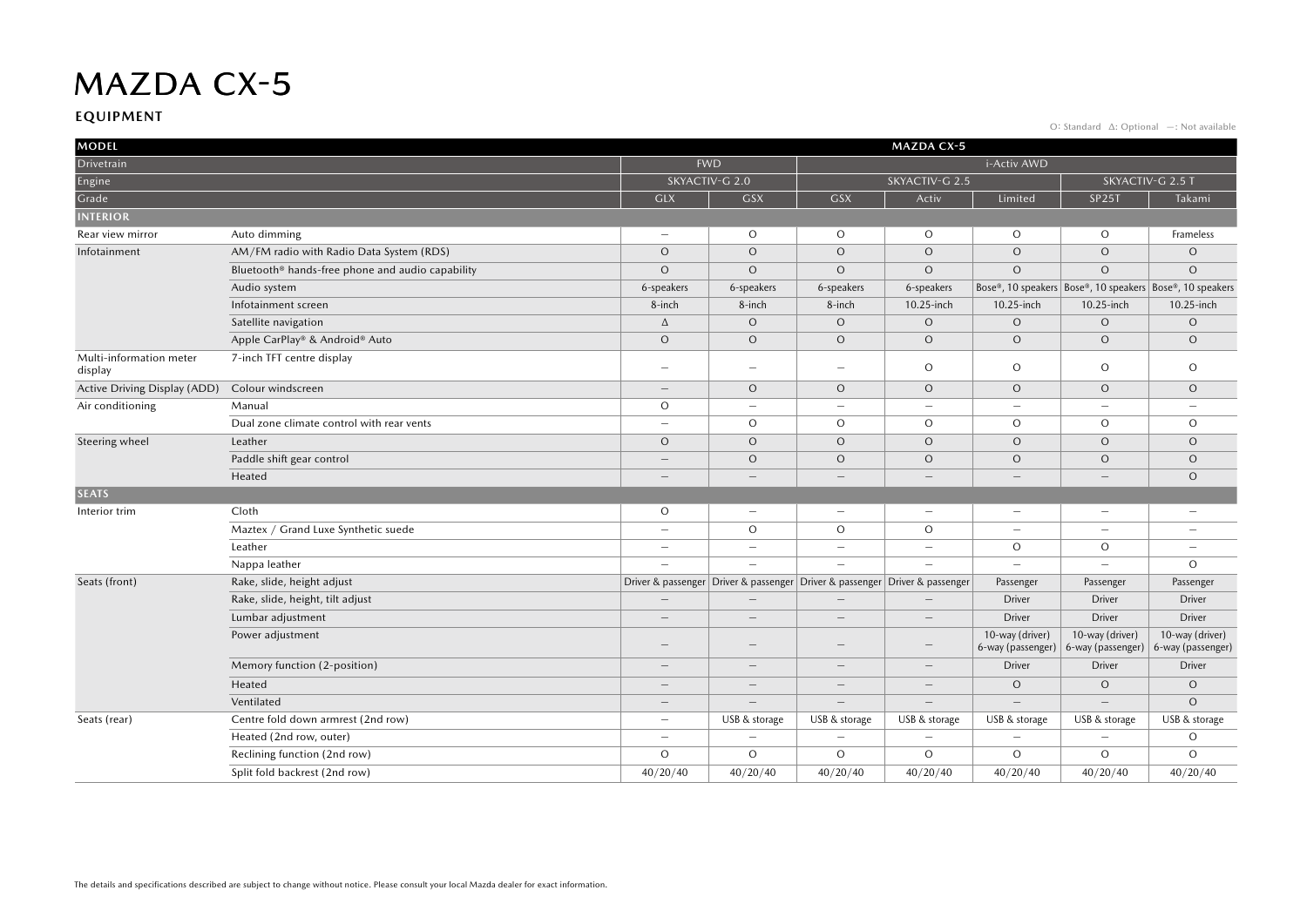#### **EQUIPMENT**

O: Standard ∆: Optional —: Not available

| <b>MODEL</b>                           | <b>MAZDA CX-5</b>                                                |                                 |                   |                                 |                          |          |                                 |         |  |
|----------------------------------------|------------------------------------------------------------------|---------------------------------|-------------------|---------------------------------|--------------------------|----------|---------------------------------|---------|--|
| Drivetrain                             |                                                                  |                                 | <b>FWD</b>        |                                 | i-Activ AWD              |          |                                 |         |  |
| Engine                                 |                                                                  | SKYACTIV-G 2.0                  |                   | SKYACTIV-G 2.5                  |                          |          | SKYACTIV-G 2.5 T                |         |  |
| Grade                                  |                                                                  | <b>GLX</b>                      | GSX               | <b>GSX</b>                      | Activ                    | Limited  | SP <sub>25</sub> T              | Takami  |  |
| <b>SAFETY<sup>+</sup></b>              |                                                                  |                                 |                   |                                 |                          |          |                                 |         |  |
| Airbags SRS                            | Front (Driver & passenger); Side (front); Curtain (Front & rear) | $\circ$                         | $\circ$           | $\circ$                         | $\circ$                  | $\circ$  | $\circ$                         | $\circ$ |  |
| Anti-lock braking system (ABS)         |                                                                  | $\circ$                         | $\circ$           | $\circ$                         | $\circ$                  | $\circ$  | $\circ$                         | $\circ$ |  |
| <b>Blind Spot Monitoring (BSM)</b>     |                                                                  | $\circ$                         | $\Omega$          | $\circ$                         | $\Omega$                 | $\Omega$ | $\circ$                         | $\circ$ |  |
| Child restraint anchor points          | ISOFIX x2, top tether x3                                         | $\circ$                         | $\Omega$          | $\circ$                         | $\Omega$                 | $\Omega$ | $\circ$                         | $\circ$ |  |
| Cruise Control                         | Mazda Radar Cruise Control (MRCC) with automatic Stop & Go       | $\circ$                         | $\Omega$          | $\circ$                         | $\Omega$                 | $\Omega$ | $\circ$                         | $\circ$ |  |
| Cruising & Traffic Support (CTS)       |                                                                  | $\qquad \qquad -$               | $\qquad \qquad -$ | $\hspace{0.1mm}-\hspace{0.1mm}$ | $\overline{\phantom{m}}$ | $\circ$  | $\circ$                         | $\circ$ |  |
| Driver Attention Alert (DAA)           |                                                                  | $\hspace{0.1mm}-\hspace{0.1mm}$ | $\circ$           | $\circ$                         | $\circ$                  | $\circ$  | $\circ$                         | $\circ$ |  |
| <b>Dynamic Stablity Control (DSC)</b>  |                                                                  | $\circ$                         | $\circ$           | $\circ$                         | $\circ$                  | $\circ$  | $\circ$                         | $\circ$ |  |
| Emergency Stop Signalling system (ESS) |                                                                  | $\circ$                         | $\circ$           | $\circ$                         | $\circ$                  | $\circ$  | $\circ$                         | $\circ$ |  |
| Forward Obstruction Warning (FOW)      |                                                                  | $\circ$                         | $\circ$           | $\circ$                         | $\Omega$                 | $\circ$  | $\circ$                         | $\circ$ |  |
| Hill Launch Assist (HLA)               |                                                                  | $\circ$                         | $\Omega$          | $\circ$                         | $\Omega$                 | $\Omega$ | $\circ$                         | $\circ$ |  |
| Lane-keep Assist System (LAS)          | With Lane Departure Warning System (LDWS)                        | $\circ$                         | $\Omega$          | $\circ$                         | $\Omega$                 | $\Omega$ | $\circ$                         | $\circ$ |  |
| Manual Speed Limiter (MSL)             |                                                                  | $\circ$                         | $\Omega$          | $\Omega$                        | $\Omega$                 | $\circ$  | $\circ$                         | $\circ$ |  |
| Rear Cross Traffic Alert (RCTA)        |                                                                  | $\circ$                         | $\circ$           | $\circ$                         | $\circ$                  | $\circ$  | $\circ$                         | $\circ$ |  |
| Smart Brake Support (SBS)              |                                                                  | $\circ$                         | $\circ$           | $\circ$                         | $\circ$                  | $\circ$  | $\circ$                         | $\circ$ |  |
| Smart City Brake Support (SCBS)        | Forward                                                          | $\circ$                         |                   | $\hspace{0.1mm}-\hspace{0.1mm}$ | $\overline{\phantom{0}}$ |          | $\hspace{0.1mm}-\hspace{0.1mm}$ |         |  |
|                                        | Forward & reverse                                                | $\qquad \qquad -$               | $\circ$           | $\circ$                         | $\circ$                  | $\circ$  | $\circ$                         | $\circ$ |  |
| Traction Control System (TCS)          |                                                                  | O                               | $\circ$           | $\circ$                         | $\Omega$                 | $\Omega$ | $\circ$                         | $\circ$ |  |
| Traffic Sign Recognition (TSR)         |                                                                  | $\qquad \qquad -$               | $\circ$           | $\circ$                         | $\circ$                  | $\circ$  | $\circ$                         | $\circ$ |  |
| Tyre Pressure Monitoring System (TPMS) |                                                                  | $\circ$                         | $\circ$           | $\circ$                         | $\Omega$                 | $\circ$  | $\circ$                         | $\circ$ |  |

+ Driver assist technology only and should not be used in place of skilled and safe driving practices. It is the driver's sole responsibility to monitor vehicle surroundings and conditions and comply with all applicable la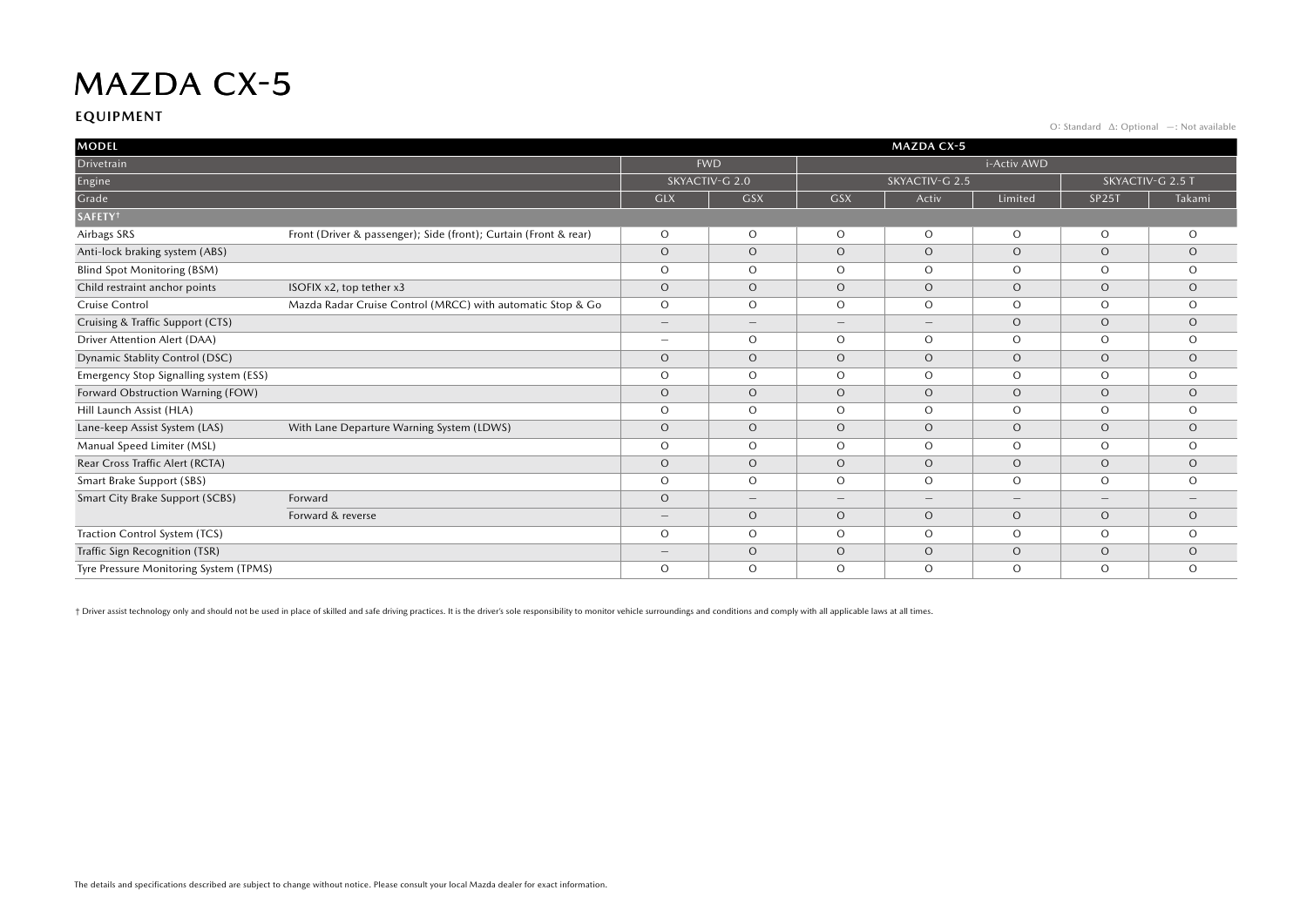

Mazda**care**\* is a comprehensive programme designed to make owning your new CX-5 as worry-free as possible.



### **3 YEAR/100,000 KILOMETRE SERVICING AT NO EXTRA COST^**

Your new CX-5 includes 3 years or 100,000km (whichever occurs first) of Mazda**care** Genuine Mazda Scheduled Servicing at no extra cost. Each service is carried out by a Mazda factory-trained Service Specialist using the latest in vehicle diagnostic equipment, to help maintain optimum driving performance and protect your investment.



#### **5 YEAR/UNLIMITED KILOMETRE NEW VEHICLE WARRANTY†**

The quality built into your new CX-5 is backed by a 5 year, unlimited kilometre manufacturer's warranty.

- 5 year/unlimited kilometre Comprehensive New Vehicle Warranty.
- 5 year/unlimited kilometre Corrosion and Anti-Perforation Warranty.



### **5 YEAR/UNLIMITED KILOMETRE MAZDA ON CALL ROADSIDE ASSISTANCE**

Included in your Mazda**care** cover is the back-up and motoring support offered through Mazda **On Call**. Whether it's a flat battery, keys locked in vehicle, accident support or a flat tyre, we've got you covered, anywhere, day or night, any time of the year. Our support centres are ready to help with any advice you may need. Call 0800 800 626.

For more information on Mazda**care**, go to mazda.co.nz/services/mazdacare

\*Your Mazda**care** support programme is effective from the date of first registration.

^Mazda New Zealand covers all routine service maintenance costs including parts, lubricants and labour for the duration of the programme when service is performed by an authorised Mazda Dealer. †Visit mazda.co.nz/passenger-vehicle-warranty to see full disclosure of items covered by the 5 year/unlimited km New Passenger Vehicle Warranty.